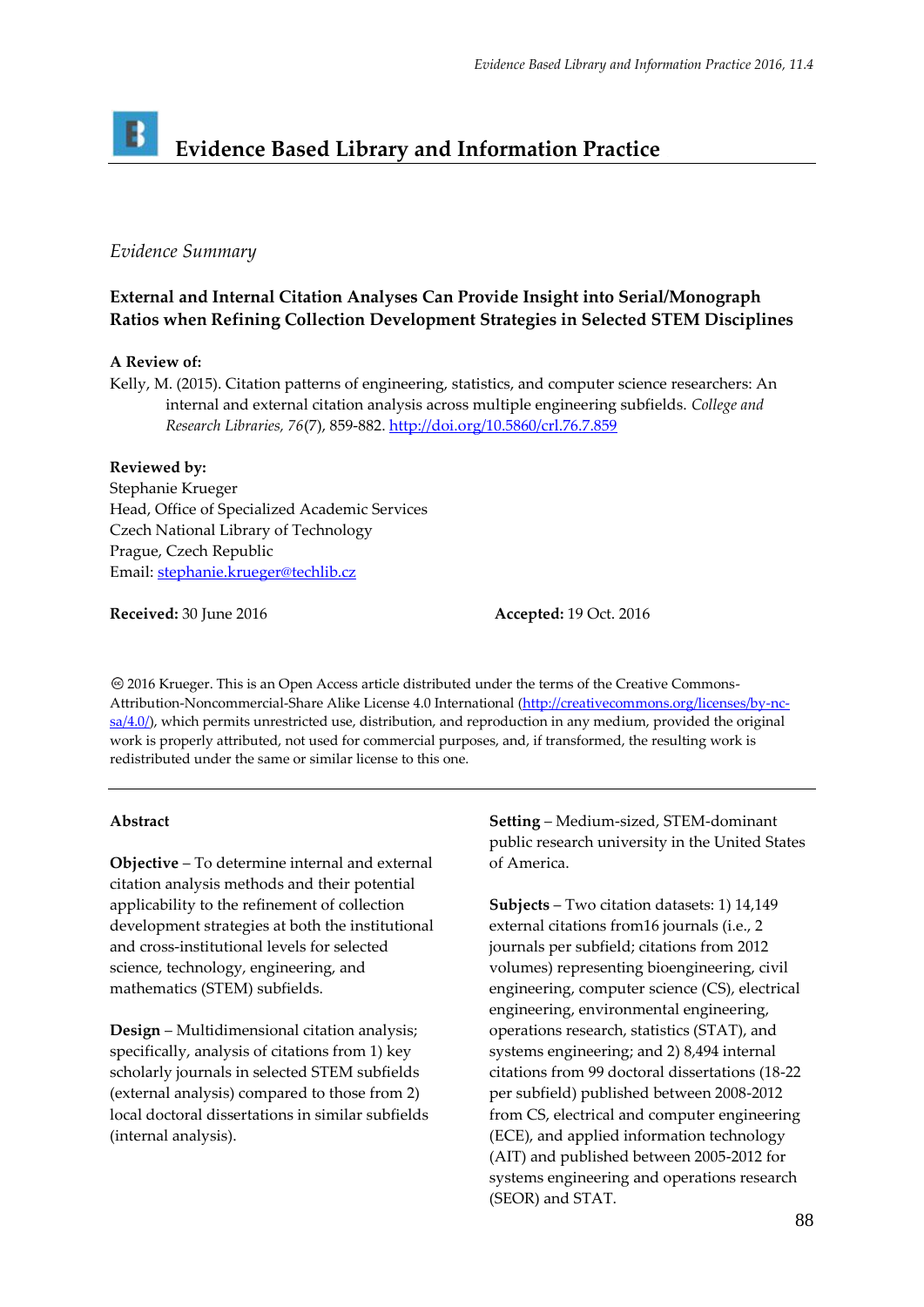**Methods** – Citations, including titles and publication dates, were harvested from source materials and stored in Excel and then manually categorized according to format (book, book chapter, journal, conference proceeding, website, and several others). To analyze citations, percentages of occurrence by subfield were calculated for variables including format, age (years since date cited), journal distribution, and the frequency at which a journal was cited. Top journals for selected subfields were identified based on the percentages of authors citing them in each dataset and, for interdisciplinary journals, according to how often citations for them appeared in subfield groups.

**Main Results** – For each subfield group, distinct patterns emerged for both internal and external analysis in terms of format, currency, and preferred journals. Regarding format of material cited, journals were dominant for external citations and ranged between 40% of citations (CS) to 94% (bioengineering) of formats cited. Formats were more distributed for internal citations, with ECE, SEOR, and STAT exhibiting journal dominance (61%, 30%, and 59% of citations, respectively) and conference proceedings dominant in CS (43%) and AIT (30%). Regarding currency, almost all cited items (>98% for external citations and 96% for internal citations) were published within the last 50 years, with electrical engineering showing the highest percentage of materials cited within the past five years for external citations (47%). For internal citations, applied information technology illustrated the most use of materials in the five-year timeframe (46%). Top journals for each subfield in which only external data were analyzed include *Journal of Biomechanics* (bioengineering 54%), *Engineering Structures* (civil engineering 47%), *Water Research* (environmental engineering 60%). For CS and AIT, the top journal was *Communications of the ACM* (external CS citations 29%; internal CS 32%; internal AIT 36%). For electrical engineering, the top journals were *Electronics Letters* (21% external citations) and *Proceedings of the IEEE* (50% internal citations). SEOR was broken into three categories (systems engineering, SEOR, and operations research),

with *Systems Engineering* being the top journal according to external citations for the subfield of the same name (48%) and *Air Traffic Control Quality* as the leading SEOR journal (25% internal citations only). *Management Science* (77% external citations only) was the top journal for operations research. Top STAT journals were *Annals of Statistics* (96% internal citations) and *Journal of the American Statistical Association* (60%). *Science* was the top interdisciplinary journal for external citations (10%) *and IEEE: Transactions on Pattern Analysis and Machine Intelligence* for internal citations (13%).

**Conclusion** – An approach to citation analysis integrating both internal and external components is useful for institutions aiming to develop balanced STEM collections as well as for collection assessment and budgeting purposes and enables adjustment of serial/monograph ratios to create custom local serial/monograph ratio "blends." In this institution's case, internal data suggested a 59:41 serial/monograph ratios versus an external data ratio of 75:25, which indicated that a blended ratio of 67:33 might be appropriate for this institution based on an average of both ratios. In the future, crossinstitutional collaboration for external analyses would make it easier for institutions to focus on internal analyses in order to develop appropriate local serial/monograph ratio blends.

#### **Commentary**

Citation analysis, considered a branch of bibliometrics (Hoffmann & Doucette, 2012), has been used in a variety of settings and across disparate populations in an attempt to describe how users interact with resources, making key assumptions in terms of validity that citations represent accurate snapshots of resource use in time and are of high quality (Beile, Boote, & Killingsworth, 2004). As Kelly notes in her literature review, many prior citation analysis studies have attempted to apply research findings to inform collection development, but they have used citation sets (i.e., datasets) that are 1) too narrow for use across institutions or disciplines, or 2) too